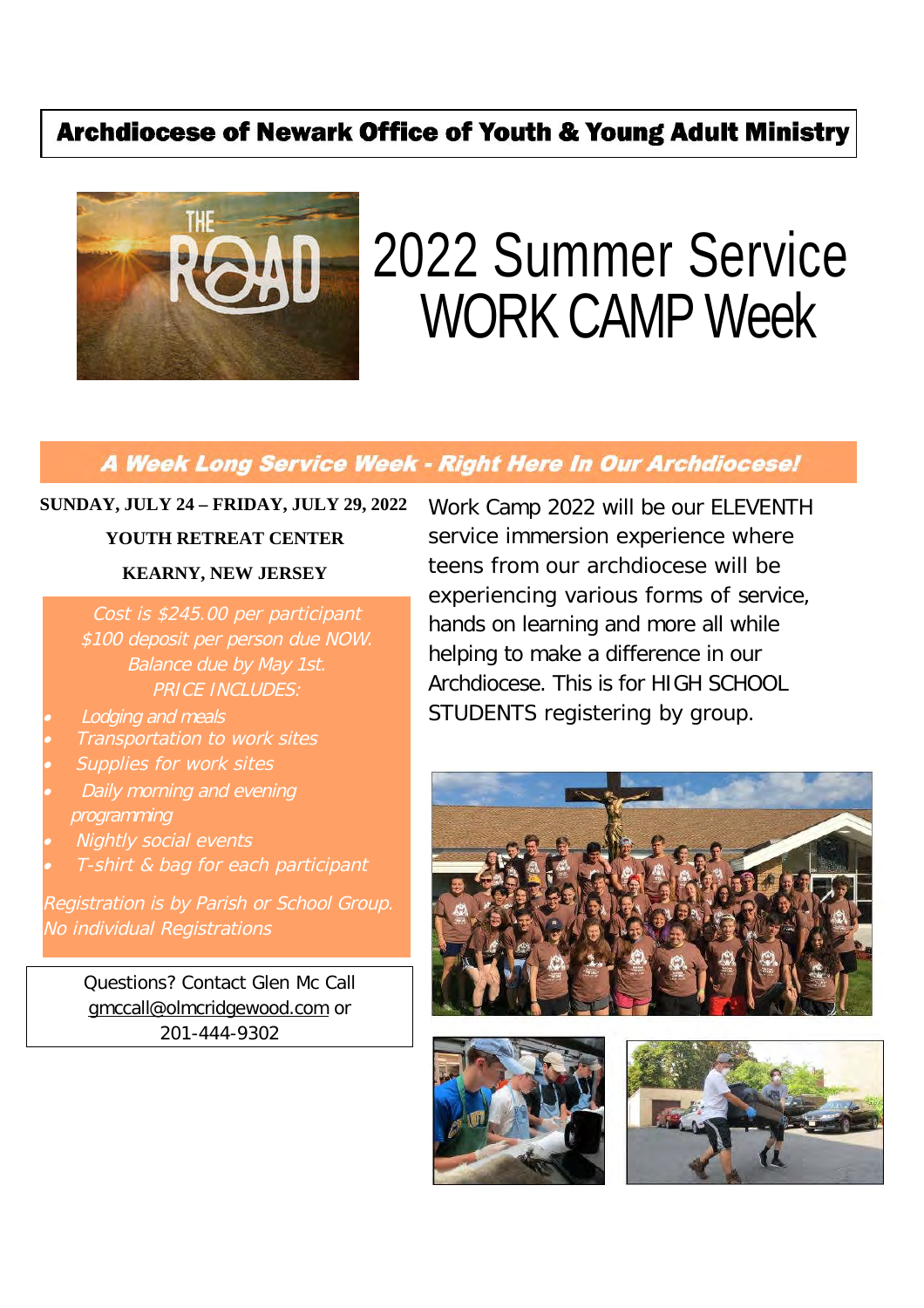# **O.L.M.C. YOUTH MINISTRY 11th MISSION TRIP**

**Who: All Teens in the Classes of 2025 through 2022**

**When: Sunday, July 24th through Friday July 29th**

**Cost:\$245.00 which covers meals & all registration fees with Archdiocese of Newark.**

**Deadline: Wednesday, April 13th**

## **WHAT WILL WE DO?**

This work camp sponsored by the Archdiocese brings parishes together to perform acts of Christian service throughout the Archdiocese of Newark and the Diocese of Paterson. Services may include soup kitchens, food pantries, working with inner city children, minor repair/construction, maintenance work and others.

### **YOU MUST BE ABLE TO STAY FOR THE ENTIRE TIME.**

| □ Yes, Please sign me up for Mission Trip 2022 July 24 <sup>th</sup> through July |
|-----------------------------------------------------------------------------------|
| $29th$ , 2022.                                                                    |
| □ Enclosed is my Deposit of \$100.00 (balance due by 4/25/2022)                   |

**Enclosed is my full payment**

| Name<br><u> 1989 - Johann John Harry Barn, mars and deutscher Stadt and der Stadt and der Stadt and der Stadt and der Sta</u> |              | Grade <u>Communication</u> |
|-------------------------------------------------------------------------------------------------------------------------------|--------------|----------------------------|
| Address                                                                                                                       |              |                            |
| <b>Phone</b><br><u> 1980 - Jan Barbara Barbara, maska kardinal (</u>                                                          | <b>Email</b> |                            |
| <b>PARENT SIGNATURE:</b>                                                                                                      |              |                            |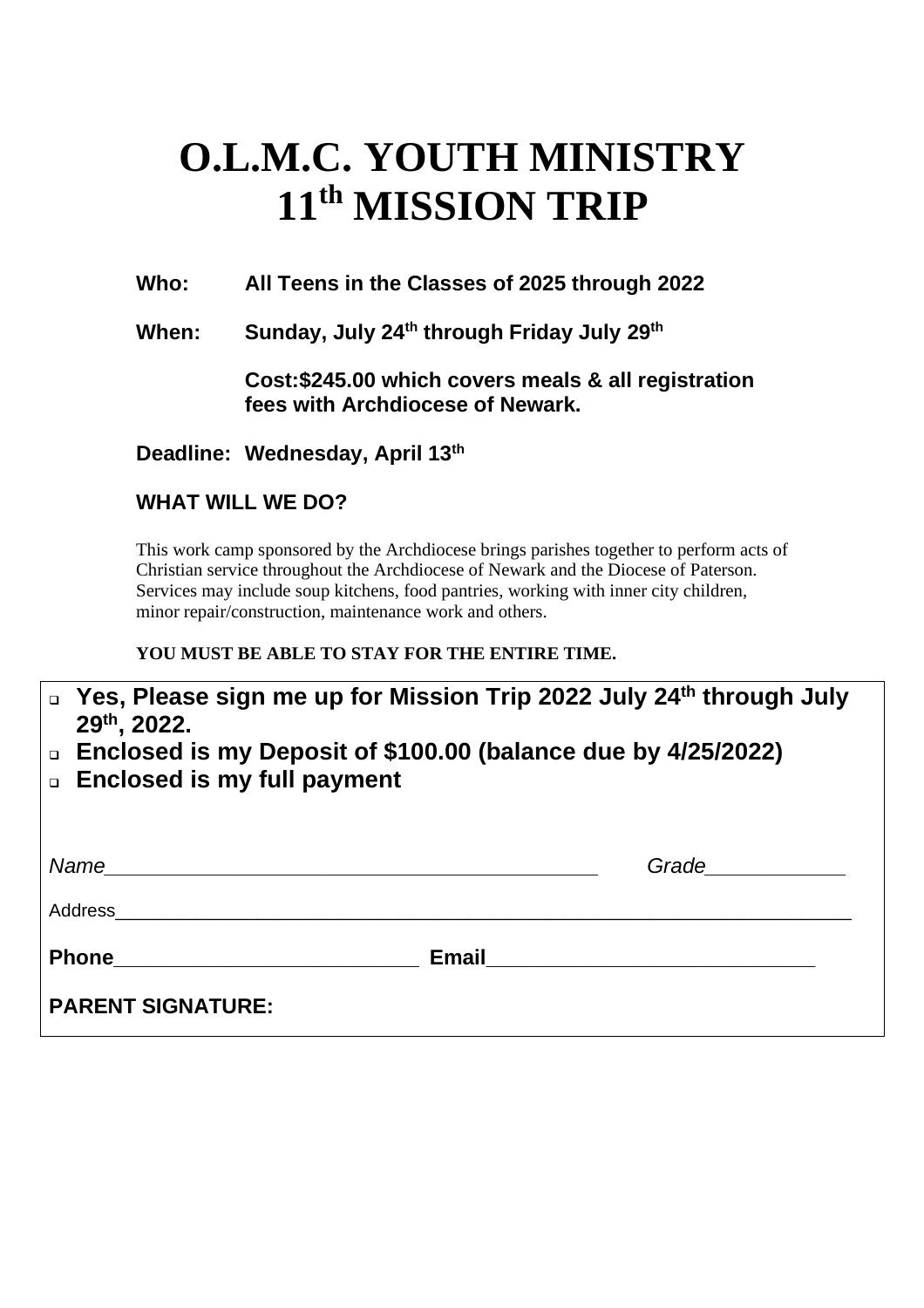**FORM A**

**PARISH \_\_\_\_\_\_\_\_\_\_\_\_\_\_\_\_\_\_\_\_ \_**

# **Archdiocese of Newark Office for Youth Ministry – Work Camp**

#### **PARENTAL/GUARDIAN CONSENT FORM AND LIABILITY WAIVER**

| PARTICIPANT'S NAME:             | BIRTH DATE:     | Cell Phone #                                    |
|---------------------------------|-----------------|-------------------------------------------------|
| PARENT/GUARDIAN'S NAME:         |                 |                                                 |
| HOME ADDRESS:                   | E-mail Address  |                                                 |
| HOME PHONE:                     | EMERGENCY PHONE |                                                 |
| I, (name of parent or guardian) |                 | , grant permission for my child (name of child) |

to participate in the Archdiocese of Newark Youth Ministry Summer Service Work Camp to be held at the St. JPII Youth Retreat Center and in parishes throughout the Archdiocese of Newark, NJ July 24-29, 2022( the "Program") .

For value received, I agree on behalf of myself, my child's other parent if known or living (name of parent)

 $\_$ , my child named herein, or our heirs, successors, and assigns, if any claim for my child's personal injury or wrongful death is commenced against the Archdiocese of Newark, Office of Youth and Young Adult Ministry ("OYM"), or the parishes involved in the aforementioned activity(ies), to defend, indemnify, and hold harmless OYM, its officers, directors, and agents, and all parishes within the Archdiocese, and the officers, agents, representatives, volunteers, and employees of either the Archdiocese or any parish thereof, and chaperones or representatives associated with the "Program" with respect to any and all actions, claims, or demands that may be made or brought against OYM, its officers, directors and agents, and the Archdiocese of Newark and all parishes within the Archdiocese, and the officers, agents, representatives, volunteers and employees of either the Archdiocese or any parish thereof, and chaperones or representatives associated with the "Program", arising from or in connection therewith, and I agree to compensate OYM, its officers, directors and agents, and the Archdiocese of Newark and all parishes within the Archdiocese, and the officers, agents, representatives, volunteers and employees of either the Archdiocese or any parish thereof, and chaperones or representatives associated with the "Program" for reasonable attorney's fees and expenses arising in connection therewith.

**MEDICAL MATTERS:** I hereby warrant that to the best of my knowledge, my child is in good health, and I assume all responsibility for the health of my child. Of the following statements pertaining to medical matters, *sign only those in accordance with your wishes.* 

**Emergency Medical Treatment:** In the event of an emergency, I hereby give permission to OYM, its officers, directors and agents, and the Archdiocese of Newark and all parishes within the archdiocese, and the officers, agents, representatives, volunteers and employees of either the archdiocese or any parish thereof, and chaperones or representatives associated with the "Program" to transport my child to a hospital for emergency medical or surgical treatment. I wish to be advised prior to any further treatment by the hospital or doctor. In the event of an emergency, if you are unable to reach me at the above numbers, contact:

|                     | Date: |  |
|---------------------|-------|--|
| Policy Number: 2008 |       |  |
|                     |       |  |
|                     |       |  |
|                     |       |  |
|                     |       |  |
|                     |       |  |

#### **PLEASE TURN OVER AND COMPLETE BACK OF THIS FORM**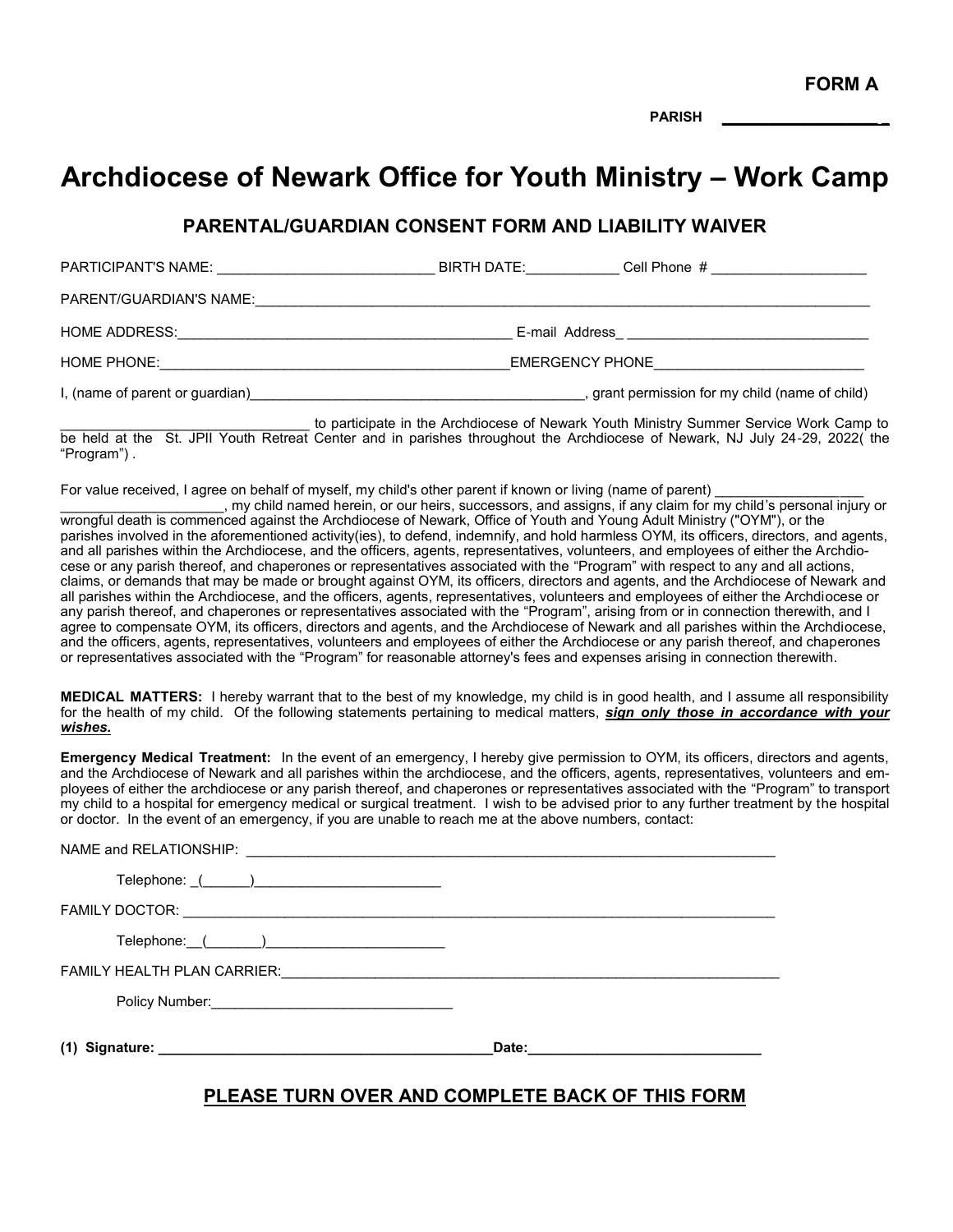**Other Medical Treatment:** In the event it comes to the attention of OYM, its officers, directors and agents, and the Archdiocese of Newark and all parishes within the archdiocese, and the officers, agents, representatives, volunteers and employees of either the archdiocese or any parish thereof, and chaperones or representatives associated with the "Program", that my child becomes ill with symptoms such as headache, vomiting, sore throat, fever, diarrhea, I want to be called REGARDLESS of the Time, etc.

| age and frequency of dosage are as follows:                                                                                                                                                                                          | Medications: My child is taking medication at present. My child will bring all such medications necessary, and such medications<br>will be well-labeled. Names of medications and concise directions for seeing that the child takes such medications, including dos- |
|--------------------------------------------------------------------------------------------------------------------------------------------------------------------------------------------------------------------------------------|-----------------------------------------------------------------------------------------------------------------------------------------------------------------------------------------------------------------------------------------------------------------------|
|                                                                                                                                                                                                                                      | Date: ______________                                                                                                                                                                                                                                                  |
| No medication of any type whether prescription or non-prescription may be administered to my child unless the situation is<br>life-threatening and emergency treatment is required.                                                  |                                                                                                                                                                                                                                                                       |
|                                                                                                                                                                                                                                      |                                                                                                                                                                                                                                                                       |
| deemed advisable.                                                                                                                                                                                                                    | I hereby grant permission for non-prescription medication (such as aspirin, throat lozenges, cough syrup) to be given to my child, if                                                                                                                                 |
|                                                                                                                                                                                                                                      |                                                                                                                                                                                                                                                                       |
| confidence.                                                                                                                                                                                                                          | Specific Medical Information: OYM, will take reasonable care to see that the following information will be held in                                                                                                                                                    |
| Allergic reactions (medications, foods, plants, insects, etc.) [19] Decrement and the material and the medications (medications, foods, plants, insects, etc.) [19] Decrement and the medications of the medication of the med       |                                                                                                                                                                                                                                                                       |
|                                                                                                                                                                                                                                      |                                                                                                                                                                                                                                                                       |
|                                                                                                                                                                                                                                      |                                                                                                                                                                                                                                                                       |
|                                                                                                                                                                                                                                      |                                                                                                                                                                                                                                                                       |
|                                                                                                                                                                                                                                      |                                                                                                                                                                                                                                                                       |
| Is child subject to chronic homesickness, emotional reactions to new situations, sleepwalking, bedwetting, fainting?                                                                                                                 |                                                                                                                                                                                                                                                                       |
| Has child recently been exposed to contagious disease or condition, such as mumps, measles, chicken pox, etc.?                                                                                                                       |                                                                                                                                                                                                                                                                       |
| If so, date and disease or condition: <b>All and the set of the set of the set of the set of the set of the set of the set of the set of the set of the set of the set of the set of the set of the set of the set of the set of</b> |                                                                                                                                                                                                                                                                       |
| You should also be aware of these special medical conditions of my child <b>Constanting the conditional condition</b>                                                                                                                |                                                                                                                                                                                                                                                                       |
|                                                                                                                                                                                                                                      |                                                                                                                                                                                                                                                                       |

I fully understand the consequences of the foregoing statements and sign this **PARENTAL/GUARDIAN CONSENT FORM AND LIABILITY WAIVER** knowingly, freely, and willingly. **(Your signature must appear below or your child will not be permitted to attend the "Program")**

**(6) Signature: Date: \_\_\_\_\_\_\_\_\_\_\_\_\_\_\_\_\_\_\_\_\_\_\_\_\_\_** 

**Parent or guardian must sign lines numbered 1 and 6.**